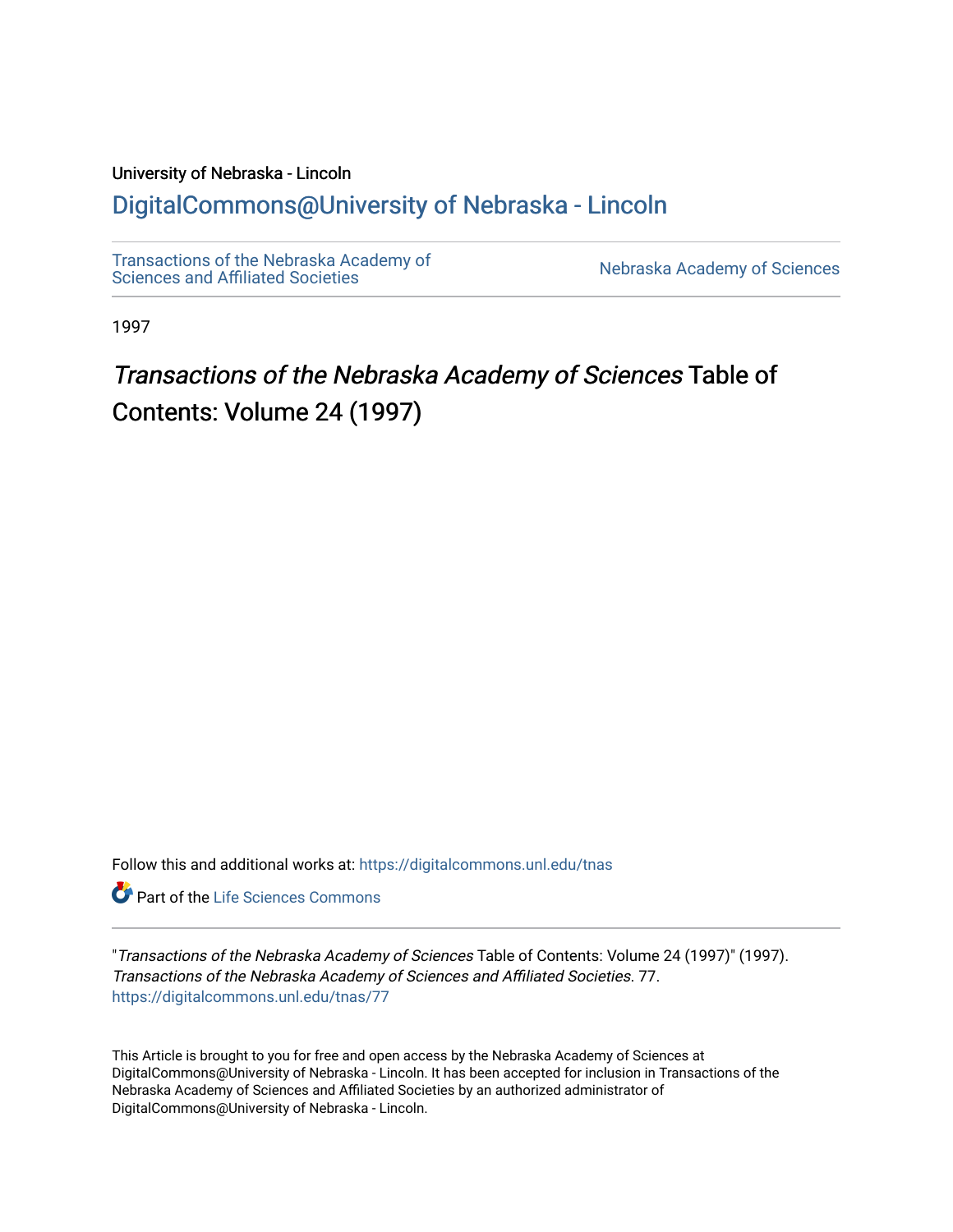#### **STATE BOARD Of EDUCATION**

#### **AND**

#### **STATE BOARD OF VOCATIONAL EDUCATION**

Kathleen McCallister, president Katherine Endacott, vice-president Kim Peterson Ann Mactier Beverly Peterson Rick Savage Terry Loschen Kathy Wilmot

Omaha Pleasant Dale Lincoln Omaha Oakland Omaha Grand Island Beaver City

District 8 District 5 District 1 District 2 District 3 District 4 District 6 District 7

#### **DEPARTMENT OF EDUCATION**

Douglas D. Christensen, Commissioner of Education 301 Centennial Mall South, Lincoln, Nebraska 68509-4987

#### Establishment of the *Transactions of the Nebraska Academy of Sciences*

In 1969, during its eightieth session, the State Legislature of Nebraska passed Legislative Bill 776, which appropriated funds to aid the Nebraska Academy of Sciences in the publication of scientific works submitted by Nebraska scientists. Volumes I and II of the *Transactions* were published under this arrangement, but Volume III was privately financed. Volume IV and succeeding volumes are being published under the auspices of the Nebraska Department of Education with funds authorized by the State Legislature, supported by the last five governors, J. James Exon, Charles Thone, Robert Kerrey, Kay A. Orr, and E. Benjamin Nelson. Volume XI was supported by the Nebraska Department of Education, but the publishing of Volume XI-Special Issue, Symposium *(Man and the Changing Environments in the Great Plains),* August 1983, was made possible by a grant from the Peter Kiewit Charitable Trust, Omaha, Nebraska. The Symposium on 16-18 April 1980 was sponsored by the Center for Great Plains Studies, College of Arts and Sciences, University of Nebraska-Lincoln and the Institute for Tertiary and Quaternary Studies (TER-QUA), a Division of the Nebraska Academy of Sciences.

> Published by THE NEBRASKA ACADEMY OF SCIENCES

#### Funded by THE NEBRASKA DEPARTMENT OF EDUCATION

Printed by Printing and Duplicating Services University of Nebraska Medical Center, Omaha

# **1997**

The cover design represents the merging of the disciplines of the biological and social sciences with those of the earth and physical sciences.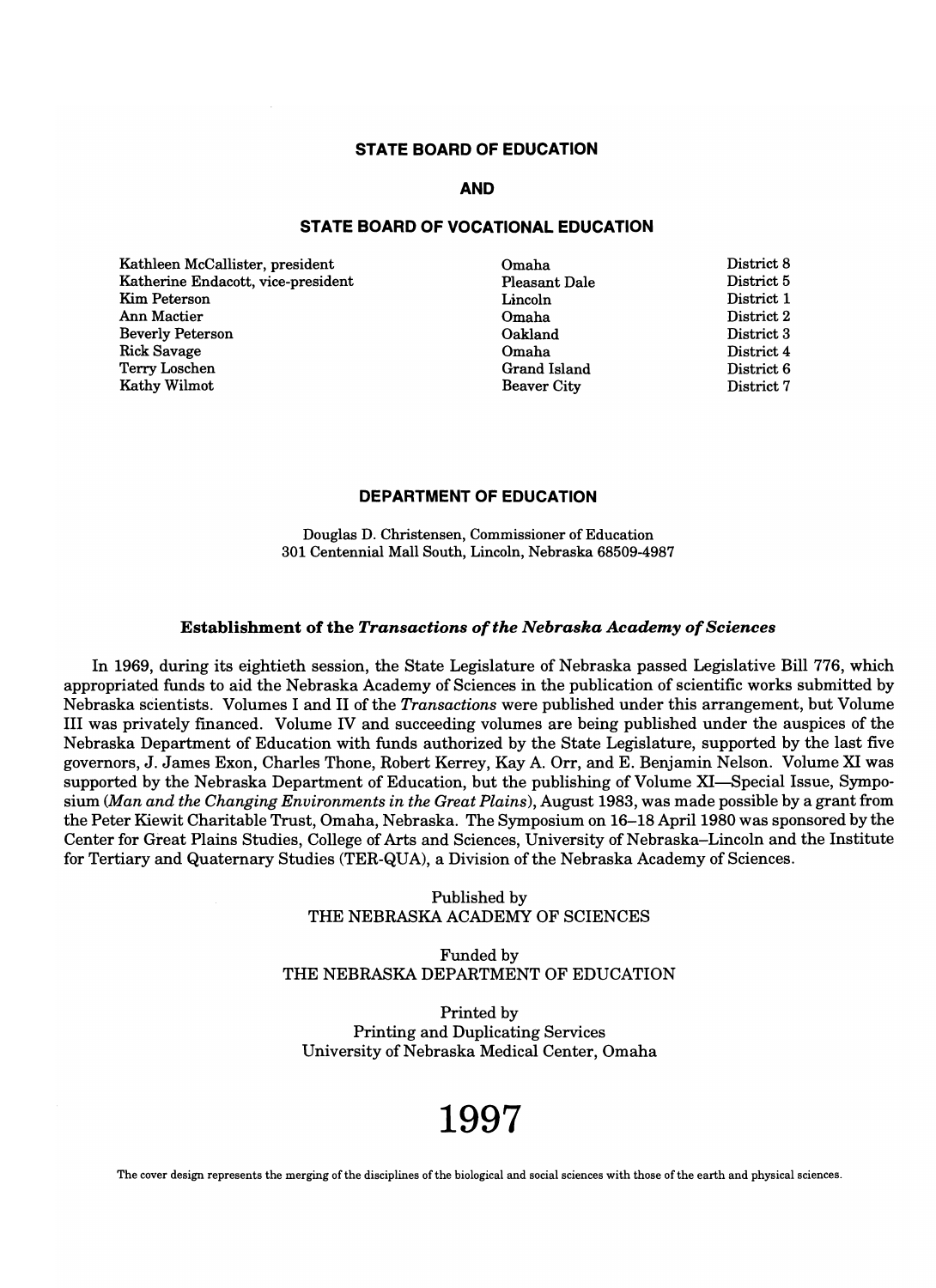# **TRANSACTIONS OFTHE NEBRASKA ACADEMY OF SCIENCES**

### **Volume 24 1997**

ISSN 0077 6351

#### **DIVISIONS OF THE NEBRASKA ACADEMY OF SCIENCES**

Nebraska Academy of Sciences, NAS Nebraska Association of Teachers of Science, NATS Institute for Tertiary and Quaternary Studies, TER-QUA

#### **AFFILIATED SOCIETIES OF THE NEBRASKA ACADEMY OF SCIENCES**

American Association of Physics Teachers, Nebraska Section, AAPT Friends of Loren Eiseley Lincoln Gem and Mineral Club, Inc. Nebraska Chapter, National Council for Geographic Education Nebraska Geological Society Nebraska Graduate Women in Science Nebraska Ornithologists' Union Nebraska Psychological Association Nebraska Psychological Society Nebraska-Southeast South Dakota Section, Mathematical Association of America Nebraska Space Grant Consortium

The Nebraska Academy of Sciences was founded 30 January 1880 and is affiliated with the American Association for the Advancement of Science and the National Association of Academies of Science

All persons interested in science are welcome to become members of the Nebraska Academy of Sciences.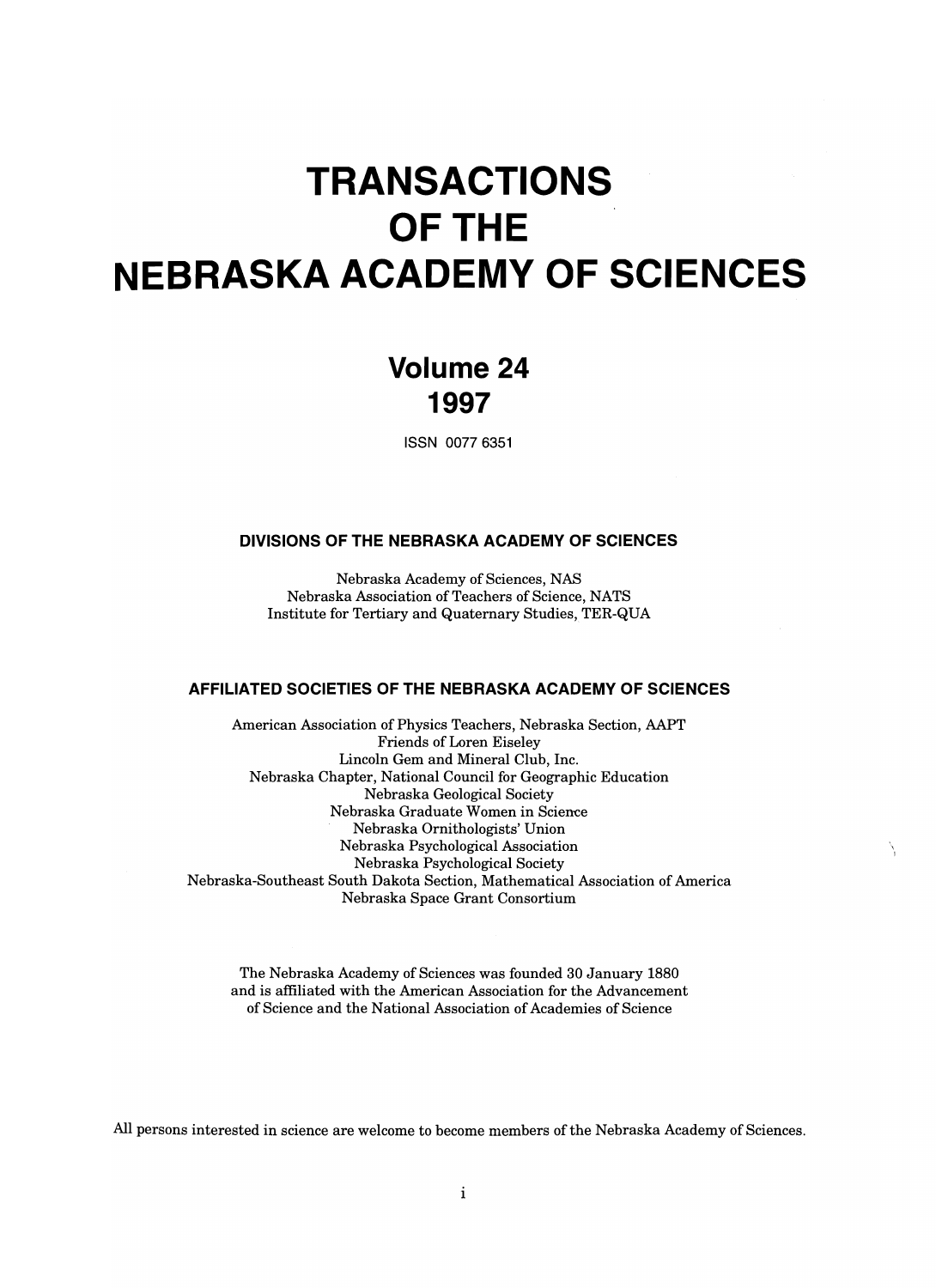### **NEBRASKA ACADEMY OF SCIENCES, INC. 302 Morrill Hall, 14th & U Streets, Lincoln, Nebraska 68588-0339 Phone (402) 472-2644**

#### **OFFICERS**

President: 1996-97 President Elect: 1996-97 Treasurer: 1996-97 Recording Secretary: 1996-97 Executive Director: 1996-97 Councillors: 1994-97 1995-98 1996-99 Junior Academy Co-director: unior Academy Co-director.<br>Unior Acad. Co. dir. & Corresp. Sec., Sci. Talent Search: allion Ticau. Co-un. & Corresp. Dec., Der. Ta.<br>Science Teaching: MATS Dresident NATS President<br>NATS Treasurer AAAS and NAAS Representative: Secretary Collegiate Academy: Biology Chemistry and Physics Long Range Planning:

Program Chairman and Editor of *PROCEEDINGS:*  Editor of *TRANSACTIONS:*  Manager of Maiben Research Center, Otoe County: Manager of Schultz Prairie, Webster County: Educational Coordinator: Director of TER-QUA:

Robert Curtright, Lincoln Northeast High School James McGahan, Northwest High School, Grand Island Robert B. Nelson, University of Nebraska-Lincoln Karen A. Messenger, Dorchester Walter E. Mientka, University of Nebraska-Lincoln Lois Veath, Chadron State College, Chadron George M. Coleman, Nebraska Wesleyan University, Lincoln Steven Rothenberger, University of Nebraska at Kearney Kathleen Jacobitz, Howard Hughes Medical Institute,UNL James Woodland, Nebraska Department of Education Aurietha Hoesing, Omaha Public Schools Randy Johnson, Gering Senior High School Claire M. Oswald, College of Saint Mary, Omaha Glen E. Dappen, Nebraska Wesleyan University, Lincoln A. Denise George, Nebraska Wesleyan University, Lincoln Claire M. Oswald, College of Saint Mary, Omaha M. Rosalind Morris, University of Nebraska-Lincoln John F. Hertner, University of Nebraska at Kearney Albert W. Zechmann, University of Nebraska-Lincoln Robert B. Kaul, University of Nebraska-Lincoln David T. Lewis, University of Nebraska-Lincoln Thomas B. Bragg, University of Nebraska at Omaha Dale Rathe, Lincoln George M. Coleman, Nebraska Wesleyan University, Lincoln

#### **POLICY COMMITTEE, 1996-1997**

Bellevue University, Bellevue Central Community College, Columbus, Grand Island, Hastings Chadron State College, Chadron College of Saint Mary, Omaha Concordia College, Seward Creighton University, Omaha Dana College, Blair Doane College, Crete Hastings College, Hastings McCook Community College, McCook Metropolitan Community College, Omaha Midland Lutheran College, Fremont Mid-Plains Community College, North Platte Nebraska Wesleyan University, Lincoln Northeast Community College, Norfolk Peru State College, Peru Southeast Community College, Beatrice Southeast Community College, Lincoln Union College, Lincoln University of Nebraska at Kearney University of Nebraska-Lincoln University of Nebraska at Omaha University of Nebraska Medical Center, Omaha Wayne State College, Wayne Western Nebraska Community College, Scottsbluff York College, York

Jacqueline Scholar Georgianna Van Patter Ronald R. Weedon Claire M. Oswald John Suhr John F. Schalles Larrie E. Stone David H. Smith Clyde C. Sachtleben Roger Wilson Patrick Nichols

Mark Bland Norman E. Griswold David Heidt

Robert Eddy Richard A. Ross Robin Vance Carl D. Sterner Patrick H. Dussault Thomas B. Bragg John K. Dyer Mary Ettel David Nash Sean Cordry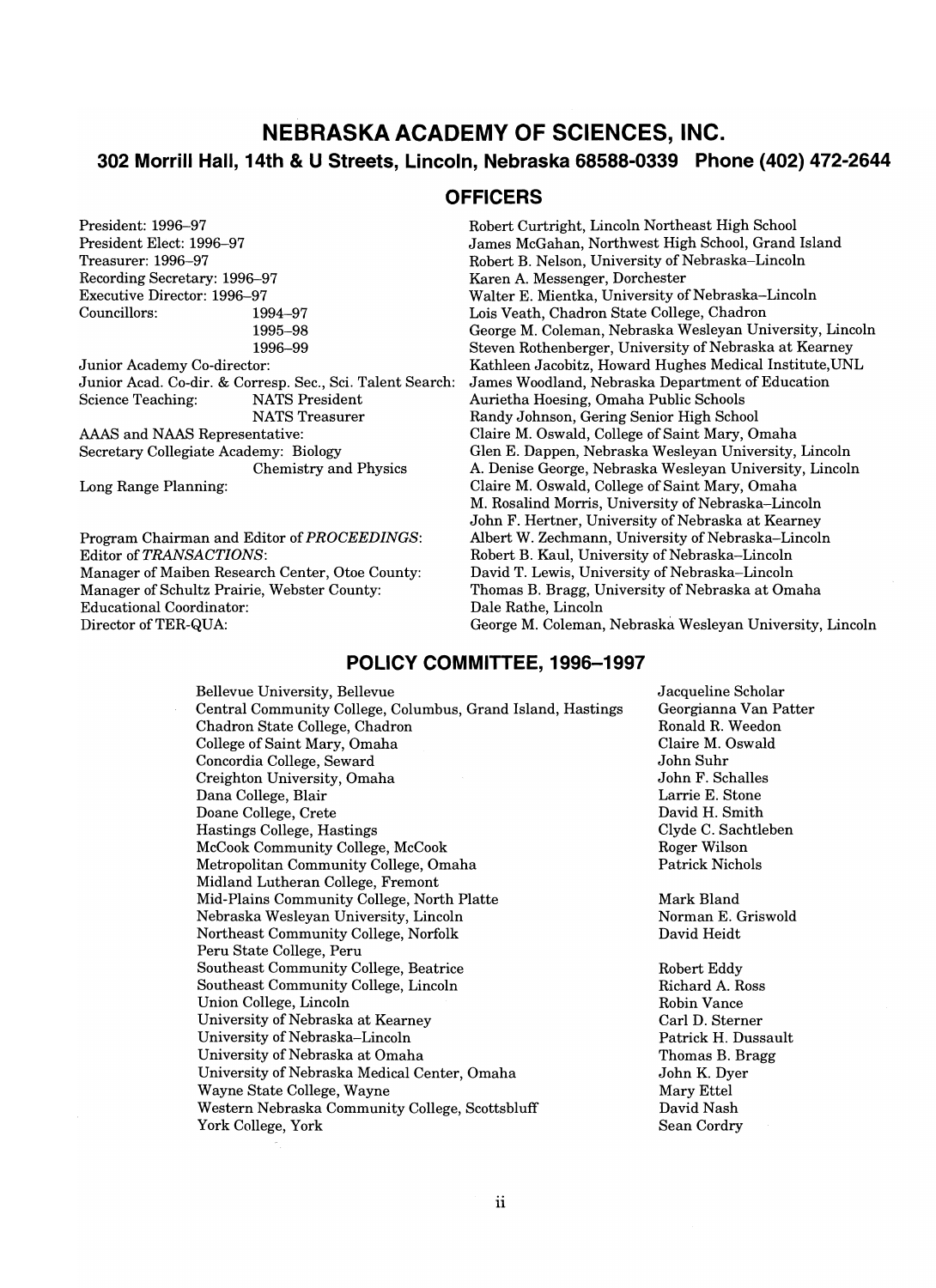# **TRANSACTIONS of the NEBRASKA ACADEMY OF SCIENCES**

 $\Lambda$ 

## **Volume 24 December 1997**

### **EDITORIAL CONTENTS**

| <b>PAPERS</b>                                                                                                           |
|-------------------------------------------------------------------------------------------------------------------------|
| Laddie J. Bicak                                                                                                         |
| <b>Steven B. Rolfsmeier and Barbara Wilson</b>                                                                          |
| Vegetation dynamics at the Gerald Gentleman Station mitigation site, Lincoln County, Nebraska 27<br>Michael P. Gutzmer  |
| The unionid mollusks of the Upper Kansas Basin of northwestern Kansas and southwestern Nebraska 35<br><b>Ellet Hoke</b> |
| <b>Geoffrey R. Smith</b>                                                                                                |
| <b>Gregory D. Klein</b>                                                                                                 |
| Janet E. Steele, Paul H. Brand, Patricia J. Metting, and Steven Loyal Britton                                           |
| <b>Janet E. Steele</b>                                                                                                  |
| <b>Charlie Messenger</b>                                                                                                |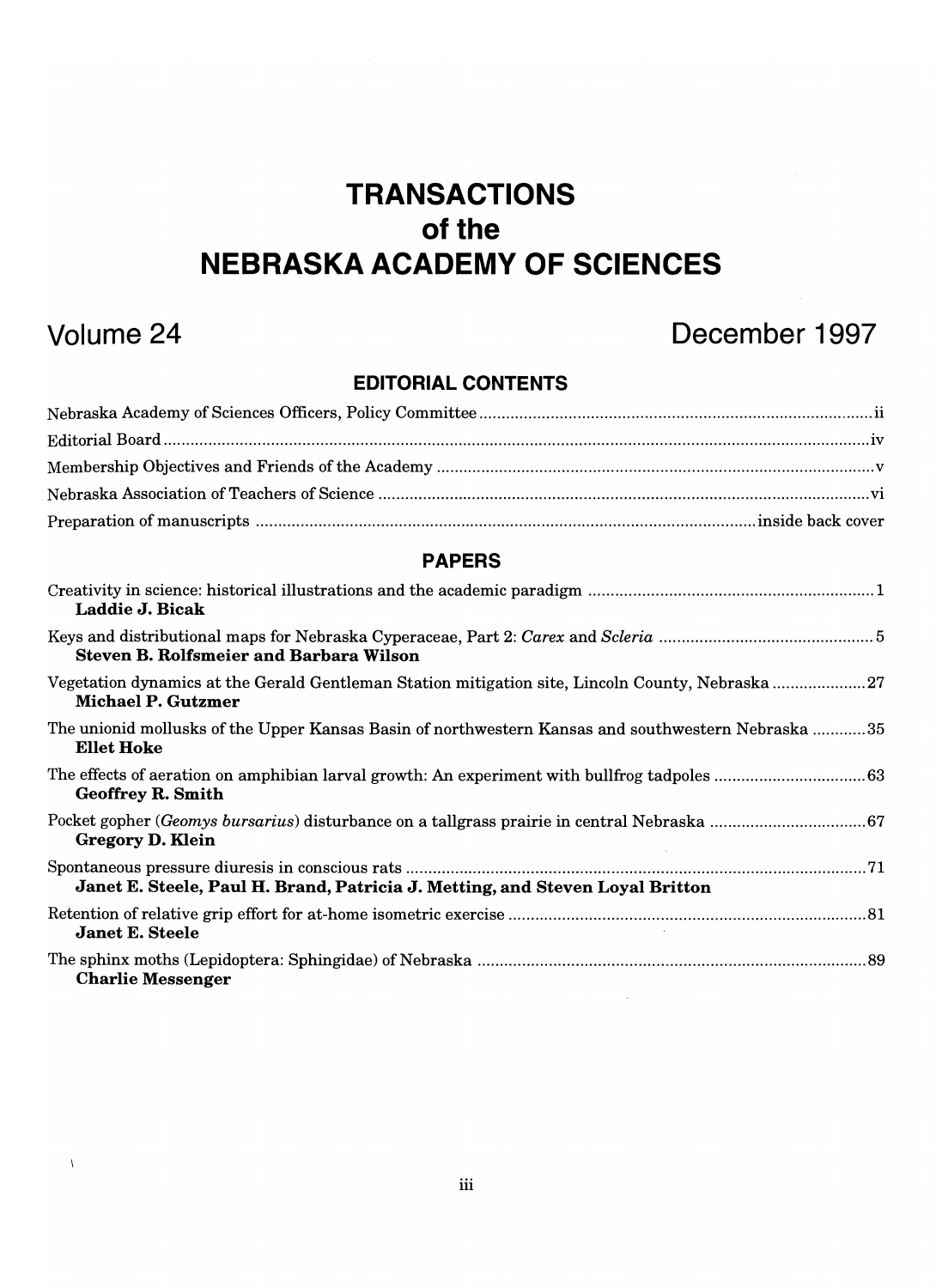### **EDITORIAL BOARD**

| Division Editors for Proceedings |  |
|----------------------------------|--|
|                                  |  |
|                                  |  |
|                                  |  |
|                                  |  |
|                                  |  |
|                                  |  |
|                                  |  |
|                                  |  |

### t t t

#### **EDITOR'S CORNER**

The *Transactions of the Nebraska Academy of Sciences* publishes results of original research by members ofthe Academy in good standing. It is indexed in *Biological Abstracts* and *Cambridge Scientific Abstracts* and is received by more than 600 libraries worldwide. Presentation of a paper at the annual meeting of the Academy is not a prerequisite or a guarantee of publication in the *Transactions.* Persons wishing to submit a paper for consideration should consult the inside back cover of this volume for information about preparation and style of manuscripts. Manuscripts are reviewed by at least two referees, including at least one from outside the author's institution. Following review by the referees and the editorial board, the author is notified whether or not the paper is accepted for publication and, if accepted, of necessary revisions.

The valued assistance of the many reviewers of manuscripts is gratefully acknowledged.

Robert B. Kaul, Editor rkaul®Unlinfo.unl.edu (402) 472-2715 Nebraska Academy of Sciences nebacad®Unlinfo.unl.edu 302 Morrill Hall, 14th and U Streets Lincoln, NE 68588-0339 (402) 472-2644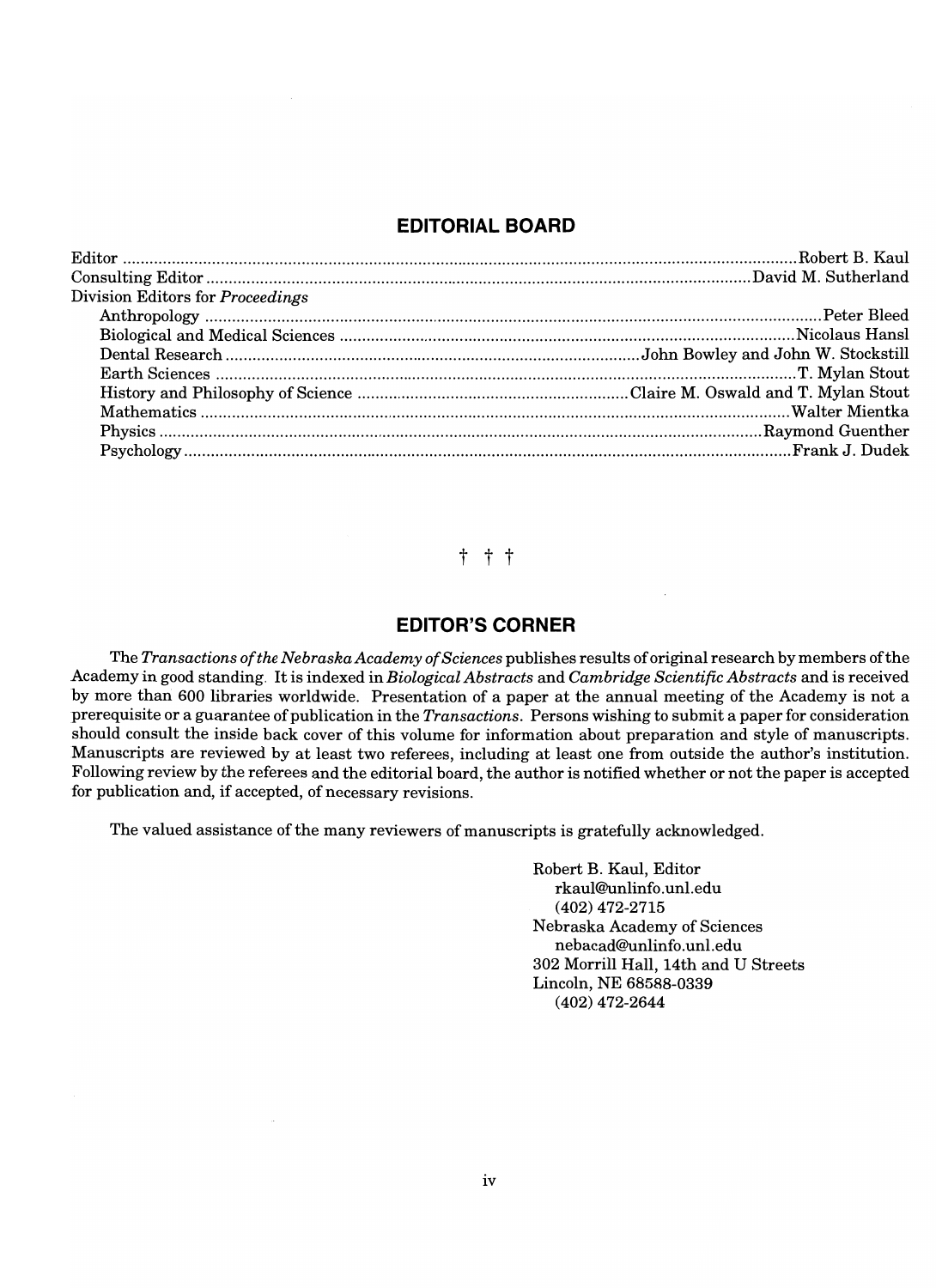#### **NEBRASKA ACADEMY OF SCIENCES, INC.**

The membership of the Academy consists of those individuals and institutions interested in science and those persons actively working and contributing to science in the State of Nebraska. It includes nonprofessional persons, as well as representatives from education, the professions, industry, and governmental agencies.

The Academy was organized in 1880 in Omaha with seventy-five charter members, and reorganized in 1891 in Lincoln. The Academy was incorporated in 1950 as a nonprofit educational institution, and it is neither a state agency nor is it sponsored by any particular university, college, or other Nebraska educational organization. In 1963, the Internal Revenue Service established the Academy's rating as "Section 501(c) (3)" of the Internal Revenue Code. The Policy Committee of the Academy is made up of one representative from each of the colleges and universities of the State.

OBJECTIVES: The objectives of the organization are to further the work of scientists and science teachers in the high schools and colleges ofthe state, to facilitate cooperation among them, to improve the effectiveness of science in the promotion of human welfare, and to increase public understanding and appreciation of the importance and promise of science in human progress.

RESOLUTION: The following resolution concerning our environment was recently approved by the Academy membership: "Be it resolved that the Nebraska Academy of Sciences, as the principal organization representing the scientists of the State, is greatly concerned with the deterioration of the environment. The scientific talent of Nebraska is considerable, and it is hoped that individually-collectively it may be better utilized by both State and federal agencies in addressing problems of destruction of trees, native prairie, groundwater resources and habitats."

"FRIENDS OF SCIENCE" AWARDS: These awards are given to persons who are not actively engaged in scientific teaching or research, but who have shown unusual interest in promoting science and in sponsoring scientific programs in Nebraska. The following Nebraskans have received a Friend of Science Award: Mrs. Mabel L. Criss, Omaha (1970); Dr. Walter D. Behlen, Columbus (1976); Vance D. Rogers, Lincoln (1977); George and Olivia Lincoln, Lincoln (1980); Mr. and Mrs. Thomas C. Woods, Jr., Lincoln (1981); Dr. Lewis E. Harris, Lincoln (1984); Dr. Robert W. Allington, Lincoln (1989); Florence Boring Lueninghoener, Fremont (1992); Robert B. Crosby, Lincoln (1993); Virginia Dodd Smith, Chappell (1993); Dr. Donald Othmer, Brooklyn, New York (1994); John Frey, Lincoln (1995); Elizabeth Rubendall, Lincoln (1996); Professor T. Mylan and Eunice Stout, Lincoln (1996); Francis A. Haskins, Robert B. Johnston, and M. Rosalind Morris (1997).

FRIENDS OF THE ACADEMY: The Academy owns three properties and accompanying endowments: the Maiben Scientific Research Center in Otoe County, from the estate of Benjamin and Rachel Corr Maiben (1959); the C. Bertrand and Marian Othmer Schultz Environmental Prairie in Webster County, deeded to the Academy by Dr. and Mrs. Schultz; and the C. Bertrand and Marian Othmer Schultz Grandview Heights Center for Environmental Study in Lancaster County (former home of the Schultz family), deeded to the Academy by Dr. Schultz (1992).

The following individuals and organizations have contributed \$100 or more during the past ten years to help the Academy in promoting research and teaching of science and technology in high schools, community colleges, and universities throughout Nebraska:

#### INDIVIDUALS

Robert B Allington, Lincoln beert is Allington, Lincoln Laddie J. Bicak, Kearney<br>Marvin A. Bichel, Wakefield  $\alpha$  arvin A. Bichel, wakefield mes and Carolyn Brandle, L Frank Crabill, Riverside, Connecticut  $T_{\rm max}$   $T_{\rm max}$   $T_{\rm max}$   $T_{\rm max}$   $T_{\rm max}$   $T_{\rm max}$   $T_{\rm max}$   $T_{\rm max}$   $T_{\rm max}$   $T_{\rm max}$   $T_{\rm max}$   $T_{\rm max}$   $T_{\rm max}$   $T_{\rm max}$   $T_{\rm max}$   $T_{\rm max}$   $T_{\rm max}$   $T_{\rm max}$   $T_{\rm max}$   $T_{\rm max}$   $T_{\rm max}$   $T_{\rm max}$   $T_{\rm max}$   $T_{\rm max}$   $T_{\rm$ anda Schultz Fischen. Norman Griswold, Lincoln brinan Griswold, Lincoln Lewis E. Harris, Lincoln<br>Robert H. Harris Lincoln Francis A. and Dorothy Haskins, Lincoln ancis A. and Dorothy Has. amer B. Howell, Lincoln Robert B. Johnston, Lincoln Sara Mica Kubicek, Paris, Tennessee Larry Martin, Lawrence, Kansas Z. B. and Lois Mayo, Lincoln James McGahan, Grand Island<br>Walter E. Mientka, Lincoln Donald O. Miles, Jackson, Missouri biald O. Miles, Jackson, I boahing Morris, Lincoln<br>College Toppin, New York New York New York maid **r**. and mildred Topp Ot.  $\frac{1}{2}$ aberth Kubendall, Lincoln  $\frac{1}{2}$ anali and C. Dertrand Sc  $\frac{m}{L}$ . Shuit, Omana  $\frac{1}{2}$  and  $\frac{1}{2}$   $\frac{1}{2}$   $\frac{1}{2}$   $\frac{1}{2}$   $\frac{1}{2}$   $\frac{1}{2}$   $\frac{1}{2}$   $\frac{1}{2}$   $\frac{1}{2}$   $\frac{1}{2}$   $\frac{1}{2}$   $\frac{1}{2}$   $\frac{1}{2}$   $\frac{1}{2}$   $\frac{1}{2}$   $\frac{1}{2}$   $\frac{1}{2}$   $\frac{1}{2}$   $\frac{1}{2}$   $\frac{1}{2}$   $\frac{1}{2$ Darryl Tharalson, Chadron<br>Ronald Weedon, Chadron

#### INDIVIDUALS, CONTINUED

illiam M. Wehrbein, Lincoln John L. Weihing, Gering<br>Mark Werth, Lincoln Donna Schultz Wilcox, Papillion  $\sum_{\mathbf{M}}$   $\sum_{\mathbf{M}}$   $\sum_{\mathbf{M}}$   $\sum_{\mathbf{M}}$   $\sum_{\mathbf{M}}$   $\sum_{\mathbf{M}}$   $\sum_{\mathbf{M}}$   $\sum_{\mathbf{M}}$   $\sum_{\mathbf{M}}$   $\sum_{\mathbf{M}}$   $\sum_{\mathbf{M}}$   $\sum_{\mathbf{M}}$   $\sum_{\mathbf{M}}$   $\sum_{\mathbf{M}}$   $\sum_{\mathbf{M}}$   $\sum_{\mathbf{M}}$   $\sum_{\mathbf{M}}$   $\sum_{\mathbf{M}}$   $\sum_{\$  $\frac{1}{2}$  and Mrs. Thomas C. Woo

#### ORGANIZATIONS

Berkshire Hathaway, Inc., Omaha erksnire riatnaway, inc.<br>...  $\alpha$  and  $\alpha$ ,  $\alpha$ ,  $\alpha$ ,  $\alpha$ ,  $\alpha$ ,  $\alpha$ ,  $\alpha$ ,  $\alpha$ ,  $\alpha$ ,  $\alpha$ ,  $\alpha$ ,  $\alpha$ ,  $\alpha$ ,  $\alpha$ ,  $\alpha$ ,  $\alpha$ ,  $\alpha$ ,  $\alpha$ ,  $\alpha$ ,  $\alpha$ ,  $\alpha$ ,  $\alpha$ ,  $\alpha$ ,  $\alpha$ ,  $\alpha$ ,  $\alpha$ ,  $\alpha$ ,  $\alpha$ ,  $\alpha$ ,  $\alpha$ ,  $\alpha$ ,  $\alpha$ ,  $\alpha$ ,  $\alpha$ ,  $\alpha$ ,  $\$ arolina Biological, Burlingu DONALD AND MILDRED AND MILDRED AND MILDRED TOP OTHER FOUNDATION, NEW YORK IS AND MILDRED TO A MILDRED AND MILDRED AND MILDRED AND MILDRED AND MILDRED AND MILDRED AND MILDRED AND MILDRED AND MILDRED AND MILDRED AND MILDRED onald and Mildred Topp O  $G_{\text{U}}$  Brown  $G_{\text{U}}$  With  $I$  $W.$  Brown Co., Waterloo, low Harris Laboratories, Lincoln<br>Isco, Inc., Lincoln  $\text{co}, \text{inc}, \text{Lincon}$ ncoln Falmly Foundation, Lincoln ncoin Foundation, Lincoin<br>ASA NASA Grant-EPSCOR RSA Nedraska Space Grant—LetSCon Roger Anderson Charitable Foundation, Inc., Florida<br>Rogers Foundation, Lincoln Sandoz Pharmaceuticals, Lincoln  $\frac{1}{2}$  Mutual Mutual Lincoln Security Mutual Lile Nebraska, SmithKline Beecham, Lincoln<br>State Farm Insurance, Lincoln